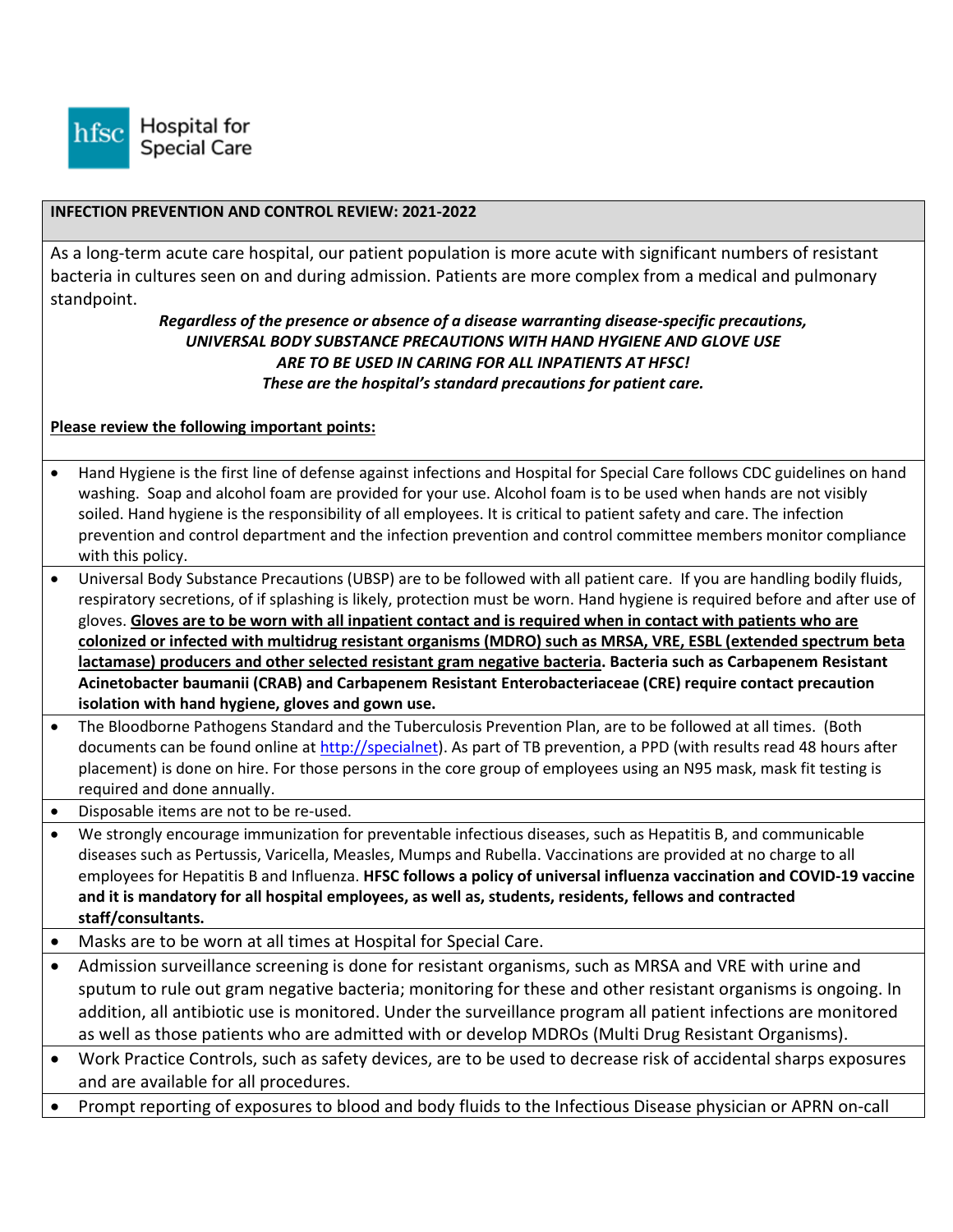| must be done to provide confidential and appropriate testing and care to you, the practitioner.                                  |                                                                     |                                          |                                                   |
|----------------------------------------------------------------------------------------------------------------------------------|---------------------------------------------------------------------|------------------------------------------|---------------------------------------------------|
| The Infection Preventionist must be notified when one of the following diagnoses is made or being considered for the             |                                                                     |                                          |                                                   |
| following conditions (confirmed or suspected):                                                                                   |                                                                     |                                          |                                                   |
| -Hepatitis (A,B,C)                                                                                                               |                                                                     | -Tuberculosis (any site)                 |                                                   |
| -Herpes zoster (shingles)                                                                                                        |                                                                     | - Salmonella/Shigella                    |                                                   |
| -Human immunodeficiency virus                                                                                                    |                                                                     |                                          | -Any unusual patters of infection (ex: influenza, |
| (HIV) infection, whether asymptomatic or symptomatic (AIDS)                                                                      |                                                                     | respiratory illnesses, GI symptoms, etc. |                                                   |
| -Resistant bacteria (MDRO) such as MRSA, VRE, ESBL,                                                                              |                                                                     | -German measles (Rubella)                |                                                   |
| CRE, CRAB or others as identified by the Infectious Diseases physician                                                           | -Mumps                                                              | -Chicken Pox (Varicella)                 |                                                   |
|                                                                                                                                  |                                                                     | -Measles (Rubeola)                       |                                                   |
|                                                                                                                                  |                                                                     |                                          |                                                   |
| The procedure to place a person in isolation should be followed. Specific guidelines for each disease are located in the         |                                                                     |                                          |                                                   |
| section under "Centers for Disease Control" in the policy. The complete policy is available for your review online at            |                                                                     |                                          |                                                   |
| http://specialnet. At the top left hand corner of the page under Documents, click on PRex Policies & Procedures and then         |                                                                     |                                          |                                                   |
| click on the folder to see a drop down menu of departments. If a patient is placed on isolation, a written order is required. If |                                                                     |                                          |                                                   |
| C.difficile is identified, an order for "enteric contact precautions" is required.                                               |                                                                     |                                          |                                                   |
|                                                                                                                                  | Should you need further education or have questions, please call:   |                                          |                                                   |
|                                                                                                                                  | 860-827-1958, ext. 3830 (the Infection Preventionist)               |                                          |                                                   |
|                                                                                                                                  | at Hospital for Special Care                                        |                                          |                                                   |
|                                                                                                                                  | <b>HAND HYIENE</b>                                                  |                                          |                                                   |
| PURPOSE: To prevent and reduce the risk of healthcare associated infection (HAI) to patients, staff and visitors                 |                                                                     |                                          |                                                   |
| POLICY: 1. Hand hygiene education will be provided to staff, patients and visitors and will be performed as follows:             |                                                                     |                                          |                                                   |
| a. upon arrival to the hospital unit and                                                                                         | d. Before and after each patient contact                            |                                          | g. After contact with                             |
| after all breaks                                                                                                                 |                                                                     |                                          | blood or bodily fluids                            |
|                                                                                                                                  |                                                                     |                                          |                                                   |
| b. Upon entering/exiting a patient's room                                                                                        | e. Whenever hands come in contact with                              |                                          | h. After use of the                               |
|                                                                                                                                  | dirty/contaminated surfaces                                         |                                          | bathroom facilities                               |
| c. Before and after using gloves                                                                                                 | f. before and after handling an invasive device                     |                                          | i. Before leaving the                             |
|                                                                                                                                  |                                                                     |                                          | hospital                                          |
|                                                                                                                                  |                                                                     |                                          |                                                   |
| 2. The performance of hand hygiene will be monitored through the infection prevention and control committee with                 |                                                                     |                                          |                                                   |
| appropriate interventions when necessary based on results of monitoring audits.                                                  |                                                                     |                                          |                                                   |
|                                                                                                                                  | <b>ALCOHOL FOAM SCRUB</b>                                           |                                          |                                                   |
| POLICY: Alcohol Foam Scrub will be used as an alternative method for hand                                                        |                                                                     |                                          | <b>EQUIPMENT:</b> Can of Alcohol Foam             |
| cleansing. Alcohol foam is to be used when hands are not visibly soiled                                                          |                                                                     |                                          | Scrub located on the wall.                        |
|                                                                                                                                  |                                                                     |                                          |                                                   |
| <b>PROCEDURE</b>                                                                                                                 |                                                                     |                                          |                                                   |
|                                                                                                                                  | <b>SPECIAL CONSIDERATIONS</b>                                       |                                          |                                                   |
| Dispense Foam Scrub in one hand.<br>1.                                                                                           |                                                                     |                                          |                                                   |
| Spread and rub the foam quickly over<br>2.                                                                                       | 1. One pull to palm of your hand (use small amount of foam, quarter |                                          |                                                   |
| both hands and fingers until                                                                                                     | size)                                                               |                                          |                                                   |
|                                                                                                                                  |                                                                     |                                          |                                                   |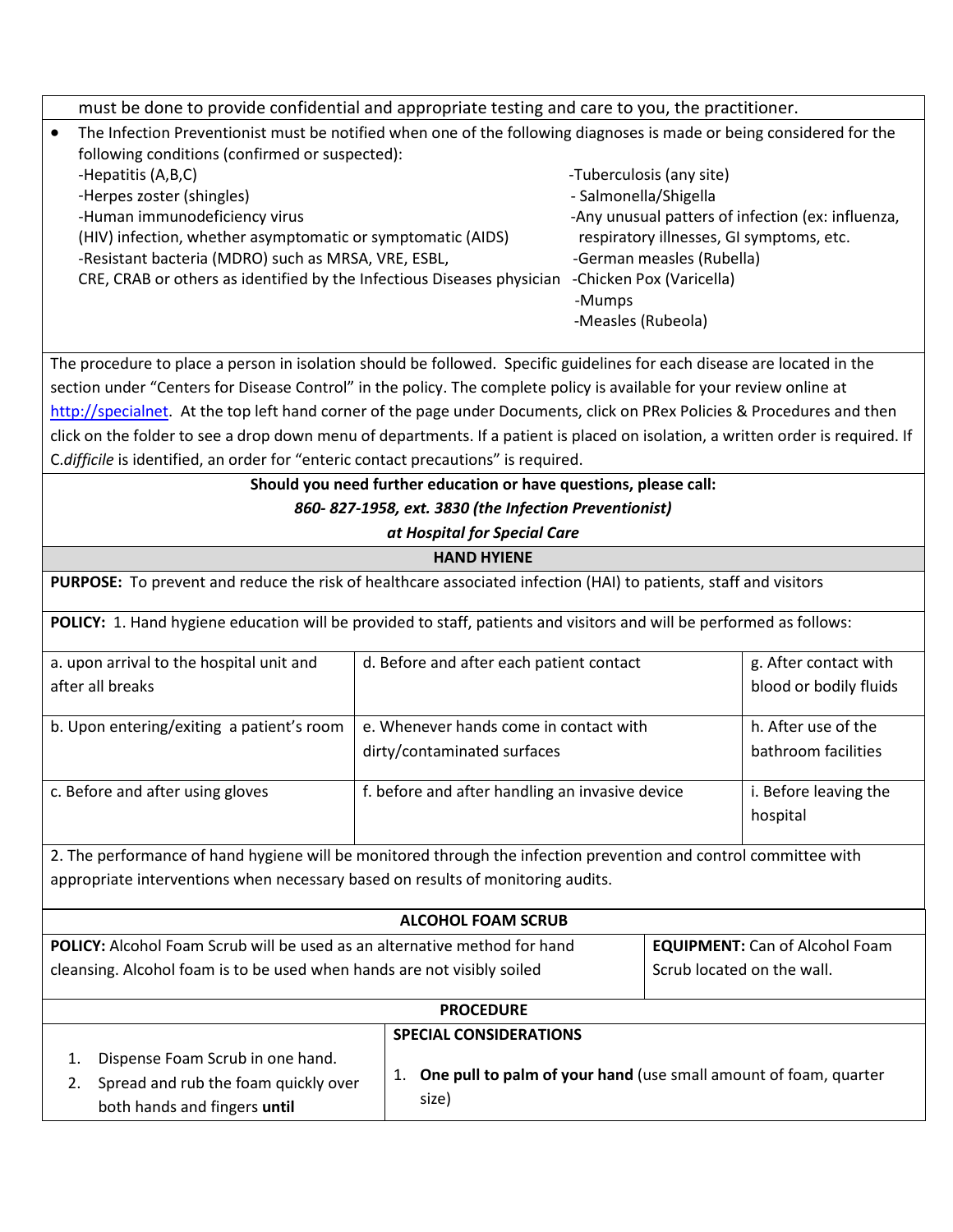|                                  | completely dry.<br>3. Foam Scrub is provided in the patient<br>care areas or locked in medication<br>room/cart and other designated areas.                                                                                                                                                                                    | 2. Do not use in or around eyes.<br>3. Contents under pressure. Do not puncture, incinerate or store and use<br>between 55-85° Fahrenheit for optimal foam density.<br><b>STANDARD HANDWASHING</b>                                                                                     |  |
|----------------------------------|-------------------------------------------------------------------------------------------------------------------------------------------------------------------------------------------------------------------------------------------------------------------------------------------------------------------------------|----------------------------------------------------------------------------------------------------------------------------------------------------------------------------------------------------------------------------------------------------------------------------------------|--|
|                                  | <b>SPECIAL CONSIDERATIONS</b>                                                                                                                                                                                                                                                                                                 |                                                                                                                                                                                                                                                                                        |  |
| 1.                               | Turn on the faucet.                                                                                                                                                                                                                                                                                                           | Moderate temperature to prevent skin breakdown.                                                                                                                                                                                                                                        |  |
| 2.<br>3.<br>4.<br>5.<br>6.<br>7. | Completely wet hands up to wrists<br>with water.<br>Apply soap. Rub hands together to<br>produce lather for a total of 20<br>seconds.<br>Rinse well; hold hands and fingertips<br>downward under running water.<br>Dry thoroughly with paper towel.<br>Turn off water with paper towel.<br>Place paper towel in waste basket. | FINGERNAILS SHOULD BE CLEAN AND NOT EXCEEDING % INCHES IN<br>LENGTH. ARTIFICAL NAILS ARE NOT TO BE WORN IN CLINICAL AREAS.<br>THIS INCLUDES GEL OR ACRYLIC EXTENSIONS. AVOID CHIPPED<br><b>FINGERNAIL POLISH.</b><br>Reduce contamination potential.<br>e A Germ-Bust<br>Wilsetts att. |  |

# **BLOODBORNE PATHOGENS DISEASE PREVENTION**

| <b>PURPOSE:</b> To prevent infections with hepatitis following | POLICY: Accidental exposures to blood will be evaluated and   |
|----------------------------------------------------------------|---------------------------------------------------------------|
| percutaneous (e.g., needlestick or bite), mucous               | appropriate treatment will be initiated to prevent infections |
| membrane, or non-intact skin exposures to blood.               | with bloodborne pathogens, such as Hepatitis B, C, and HIV.   |
|                                                                | Patients will be tested for Hepatitis B and C, and HIV when a |
|                                                                | significant percutaneous exposure has occurred to a           |
|                                                                | healthcare worker.                                            |

# **PROCEDURE:**

1. All needlestick injuries and significant parenteral exposures will be documented by an Incident Report within 24 hours of the occurrence.

2. The Infection Preventionist will be notified (at ext. 3830) or paged directly for exposures that occur during the weekday.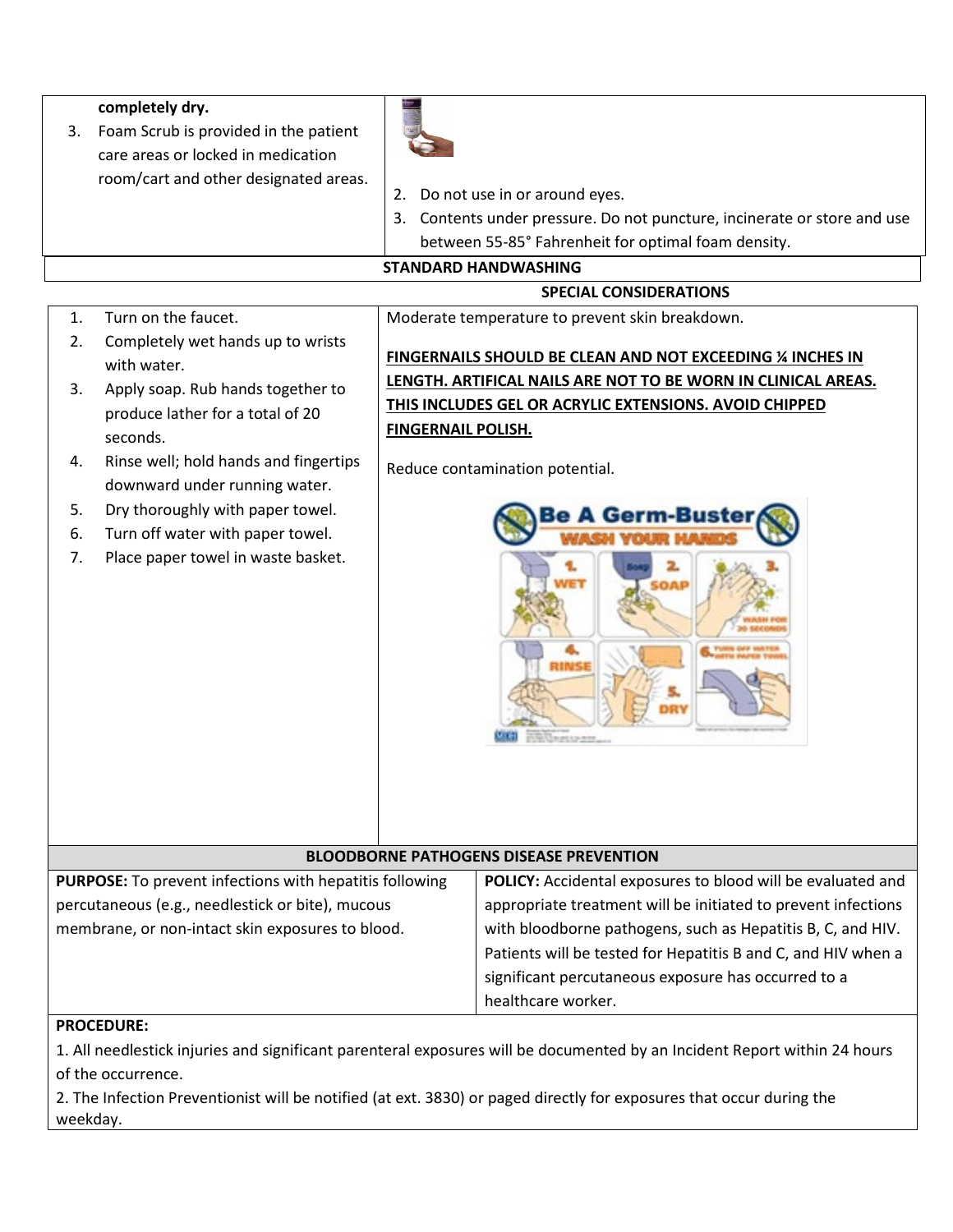2.1 The above-mentioned message must include name, clinical area or department and a current telephone number where the involved person can be reached.

3.In the event that the Infection Preventionist is unavailable, as well as on weekends, holidays and at night, the Infectious Diseases Physician is to be notified.

The complete policy is available for your review online a[t http://specialnet.](http://specialnet/) At the top left hand corner of the page under Documents, click on PRex Policies & Procedures and then click on the folder to see a drop down menu of departments. The Bloodborne Pathogens Prevention Program includes:

- Guidelines for Prevention of Infection
- Universal Body Substance Precautions (UBSP)
- Hepatitis Vaccination Program for Employees
- Post Needlestick/Exposure Evaluation
- Confidential employee records
- Work practices that eliminate or minimize employee exposure
- Housekeeping procedure to ensure cleanliness and sanitation

#### **BLOOD BORNE PATHOGEN EXPOSURE CONTROL PLAN**

### **GENERAL GUIDELINES**

Hospital for Special Care recognizes the importance of the Bloodborne Pathogens Standard and that occurrence of these bloodborne diseases can have a long-term impact on our staff, patients, and the community. The hospital epidemiologist and Infection Prevention and Control Department are required to provide a safe, confidential and supportive environment for all.

We encourage all HFSC staff who perform exposure-prone procedures to know and report their Hepatitis B, Hepatitis C, and HIV status to the hospital epidemiologist. Healthcare workers who are Hepatitis B surface antigen (HBsAg) positive but Hepatitis B e antigen (HBeAg) negative or Hepatitis C antibody positive should discuss this with the Infection Prevention and Control Department to review practice issues that are relevant to infection prevention and control.

All situations will be handled on a case-by-case basis in accordance with the hospital's policies, public health codes, and the Americans with Disabilities Act as appropriate and with the strictest of confidence to ensure the most favorable outcome for all involved.

### **Employees**

As with all of our hospital's activities, our employees have the most important role in our bloodborne pathogens compliance program, for the ultimate execution of much of our Exposure Control Plan rests in their hands. In this role they must do things such as:

- Know what tasks they perform that have occupational exposure.
- Attend designated education sessions.
- Plan and conduct all operations in accordance with our work practice controls.
- Develop good hand hygiene habits and appropriate use of Personal Protective Equipment (PPE) based on task.
- Report any accident or injury promptly at the time of the occurrence.

**Details of the Plan are in the Exposure Control Plan are available on the HFSC Intranet at [http://specialnet](http://specialnet/)** At the top left hand corner of the page under Documents, click on PRex Policies & Procedures and then click on the folder to see a drop down menu of departments.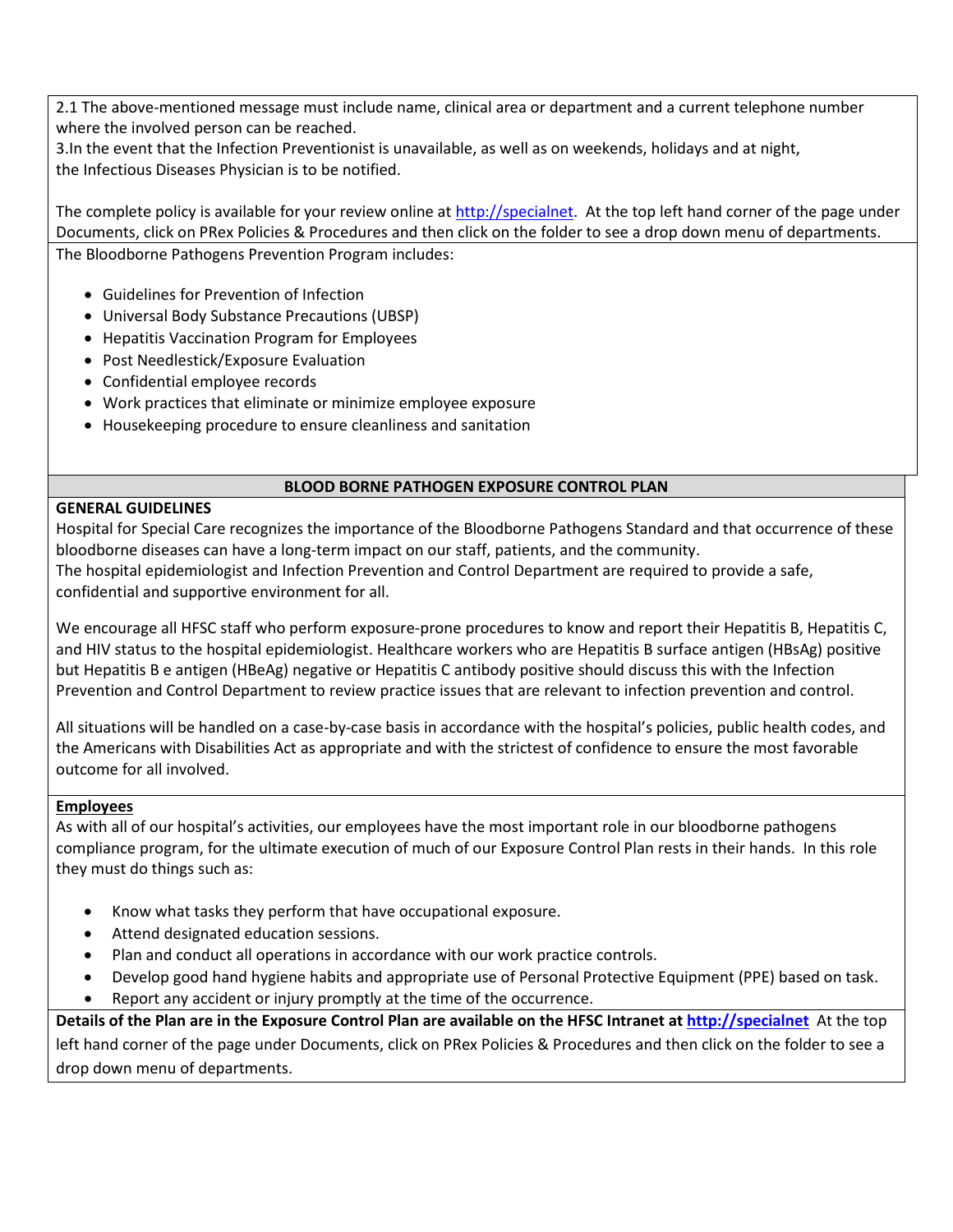|                                                                                                                       | PERSONAL PROTECTIVE EQUIPMENT                                                                                             |  |
|-----------------------------------------------------------------------------------------------------------------------|---------------------------------------------------------------------------------------------------------------------------|--|
| Personal Protective Equipment is our employees' last line of defense against bloodborne pathogens. Because of this,   |                                                                                                                           |  |
| Hospital for Special Care provides Personal Protective Equipment (PPE) to protect employees against exposures. This   |                                                                                                                           |  |
| equipment includes, but is not limited to:                                                                            |                                                                                                                           |  |
|                                                                                                                       |                                                                                                                           |  |
| Gloves<br>1.                                                                                                          | 3. Safety glasses                                                                                                         |  |
| Gowns<br>2.                                                                                                           | 4. Goggles                                                                                                                |  |
| Masks<br>5.                                                                                                           | 7. Mouth pieces                                                                                                           |  |
| Face shields<br>6.                                                                                                    | 8. Individual patient resuscitation bags, as well as                                                                      |  |
|                                                                                                                       | PPE kits in high-risk areas hospital-wide.                                                                                |  |
|                                                                                                                       | Hypoallergenic gloves, glove liners, or similar alternatives will be provided to employees who are allergic to the gloves |  |
| our hospital normally uses                                                                                            |                                                                                                                           |  |
|                                                                                                                       | ANTIMICROBIAL STEWARDSHIP PROGRAM (ASP)                                                                                   |  |
|                                                                                                                       | PURPOSE: To comply with best practices regarding antimicrobial prescribing, promote rational and appropriate              |  |
| antimicrobial therapy while improving clinical outcomes, and minimize unintentional side-effect of                    |                                                                                                                           |  |
| antimicrobial use, including toxicity and emergence of resistant organisms.                                           |                                                                                                                           |  |
| POLICY: Hospital for Special Care's Antimicrobial Stewardship                                                         | 3. Escalation or de-escalation of antibiotic                                                                              |  |
| Program (ASP) monitors compliance of best practices regarding                                                         | therapy once type of infection and                                                                                        |  |
| antimicrobial prescribing which include:                                                                              | sensitivities are known                                                                                                   |  |
| 1. Antimicrobial management                                                                                           | 4. Formulary restrictions                                                                                                 |  |
| 2. Surveillance monitoring                                                                                            | 5. Educational activities                                                                                                 |  |
| Hospital for Special Care's Antimicrobial Stewardship Program (ASP) has the written support of the hospital's Chief   |                                                                                                                           |  |
| Executive Officer and its goals and processes are supported by HFSC's CEO and President as well as its Administrative |                                                                                                                           |  |
| leaders and Board of Directors.                                                                                       |                                                                                                                           |  |
| <b>PROCEDURE:</b>                                                                                                     | 4. The Antibiotic Stewardship Program will incorporate:                                                                   |  |
| The program assessment and strategic plan is<br>1.                                                                    | Review of patient Culture & Sensitivity reports for<br>a)                                                                 |  |
| based on current national guidelines for                                                                              | potential adjustments to antimicrobial regimens                                                                           |  |
| Antimicrobial Stewardship. The outcomes and                                                                           | (i.e. de-escalation or combination therapy). This                                                                         |  |
| components of the program shall be tracked and                                                                        | will include:                                                                                                             |  |
| reported to the Pharmacy and Therapeutics (P&T)                                                                       | <b>Antibiotic Use Monitoring</b>                                                                                          |  |
| and Infection Prevention and Control (IPC)                                                                            | Renal Dosing as appropriate                                                                                               |  |
| Committees semi-annually via QA reports and                                                                           | IV to PO Conversion when possible                                                                                         |  |
| annually via individual campus generated                                                                              | Communication of pertinent antimicrobial therapy<br>b)                                                                    |  |
| antibiograms.                                                                                                         | adjustment recommendations                                                                                                |  |
|                                                                                                                       | Daily review of appropriate utilization of restricted<br>C)                                                               |  |
|                                                                                                                       | antimicrobials                                                                                                            |  |
|                                                                                                                       | d) Suggested escalation and de-escalation of                                                                              |  |
|                                                                                                                       | antibiotic choices based on culture and sensitivity                                                                       |  |
|                                                                                                                       | results and patient clinical status                                                                                       |  |
|                                                                                                                       | Parenteral to enteral antibiotic conversions when<br>e)                                                                   |  |
|                                                                                                                       |                                                                                                                           |  |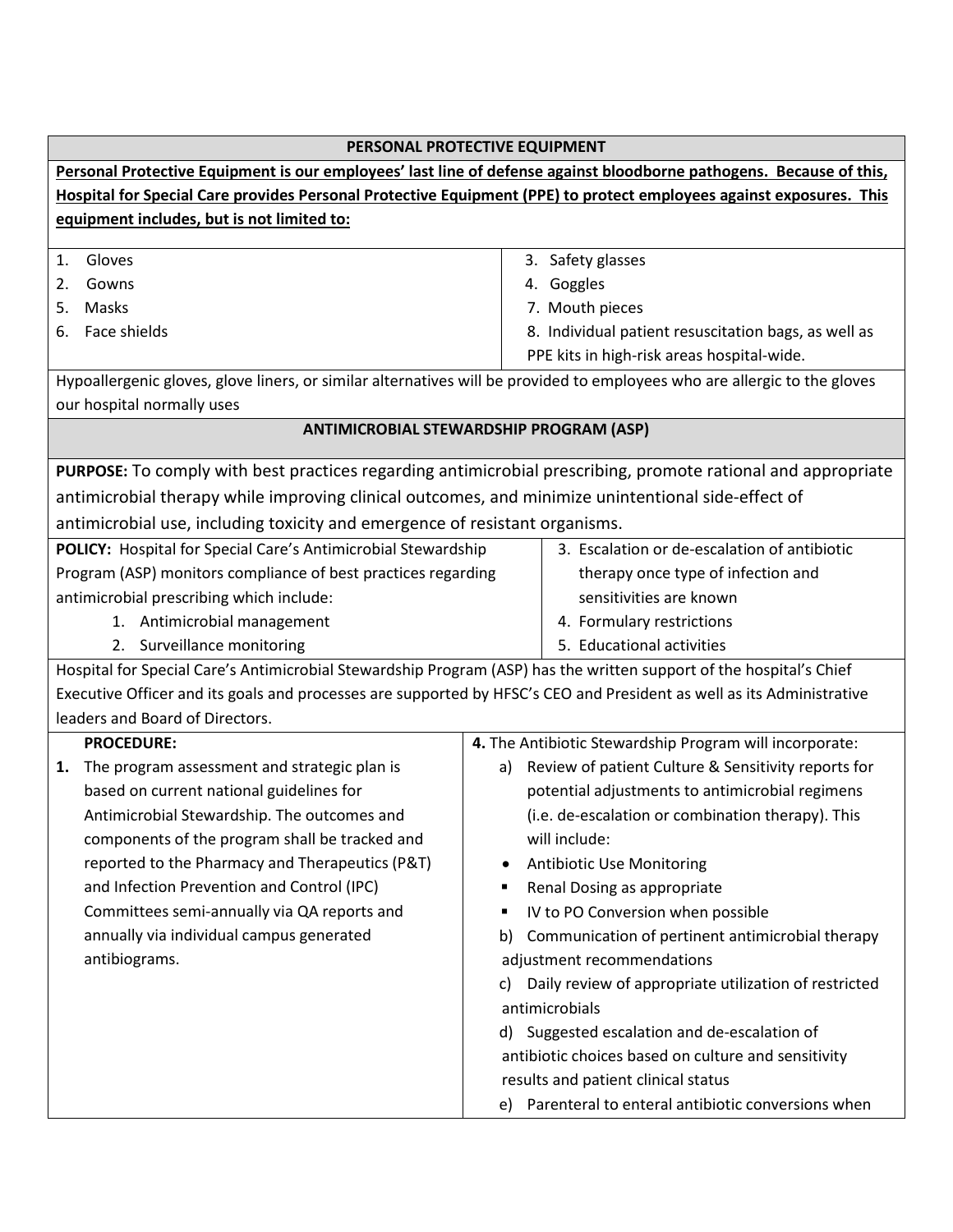|    |                                                        | possible                                                     |
|----|--------------------------------------------------------|--------------------------------------------------------------|
|    |                                                        | Pharmacokinetic monitoring by pharmacy when<br>f)            |
|    |                                                        | drug levels are ordered                                      |
|    |                                                        | Renal dosing adjustments as needed<br>g)                     |
| 2. | The ASP is directed by the Infectious Disease          | <b>5. Educational Activities</b>                             |
|    | physician with support from the Infection              | Education to prescribers and other relevant staff regarding  |
|    | Preventionist, Pharmacy staff and the Laboratory.      | best practices will occur during infectious disease clinical |
|    |                                                        | rounds and daily discussion with prescribers upon receipt    |
|    |                                                        | of culture sensitivity and resistance reports from the Lab   |
|    |                                                        | and results of microbiologic trending outcomes.              |
| 3. | Antibiotic orders will be reviewed for antimicrobial   | 6. Antimicrobial Management Protocol and Surveillance        |
|    | regimens ordered for patients for:                     | a) Antimicrobial Stewardship provides ongoing                |
|    | a) Appropriate choice based on culture                 | monitoring of antibiotic use.                                |
|    | results and patient clinical status                    | b) An annual antibiogram is developed for New Britain and    |
|    | Appropriate indication<br>b)                           | Hartford by campuses contracted laboratory services.         |
|    | Dose optimization based on diagnosis<br>c)             | c) All antibiotic orders are monitored daily for             |
|    | Preferred route of administration as<br>d)             | appropriateness including indication, route, dose, and       |
|    | determined by clinical status and diagnosis            | duration of therapy for the specific infection identified.   |
|    | Duration of therapy with appropriate<br>e)             | d) Patient medical records are also reviewed re: patient     |
|    | written cut-off times                                  | status, specimen culture and sensitivity results and         |
|    | Drug interactions<br>f)                                | final antibiotic choice.                                     |
|    | Potential for toxicity<br>g)                           | e) Antibiotic adverse events are monitored by pharmacy       |
|    | <b>Escalation or De-escalation of Antibiotic</b><br>h) | and forwarded to infectious disease MD/APRNs for             |
|    | Therapy as guided by finalized culture                 | review and confirmation.                                     |
|    | results and resistance patterns                        | A partial antibiotic formulary restriction process is<br>f)  |
|    | Allergy review<br>i)                                   | maintained and compliance is monitored by pharmacy           |
|    |                                                        | and infectious disease MD/APRN. Compliance trends            |
|    | The clinical pharmacists, as well as, the Infectious   | are reported via semi-annual QA reports to Pharmacy          |
|    | Diseases Physician/APRN, are available to discuss      | and Therapeutics (P&T) Committee as well as the              |
|    | best initial antibiotic and subsequent best            | Infection Prevention and Control Committee (IPCC) for        |
|    | treatment choices.                                     | oversight review.                                            |
|    |                                                        | Antibiotic use/trending issues are reviewed/discussed<br>g)  |
|    |                                                        | at IPCC.                                                     |
|    |                                                        | h) Annual New Britain and Satellite Antibiograms are         |
|    |                                                        | reviewed/discussed at P&T and IPCC meetings.                 |
|    |                                                        | Antibiograms and comparison trending review are sent         |
|    |                                                        | to prescribers and pharmacy annually.                        |
|    | 7. Formulary Restrictions                              |                                                              |
|    |                                                        |                                                              |

- a) A list of restricted antibiotics is made available to healthcare providers including trainees on rotation electives at HFSC.
- b) Restricted antibiotic use is reviewed by the Infectious Disease MD/APRN and Pharmacy for appropriate choice and use.